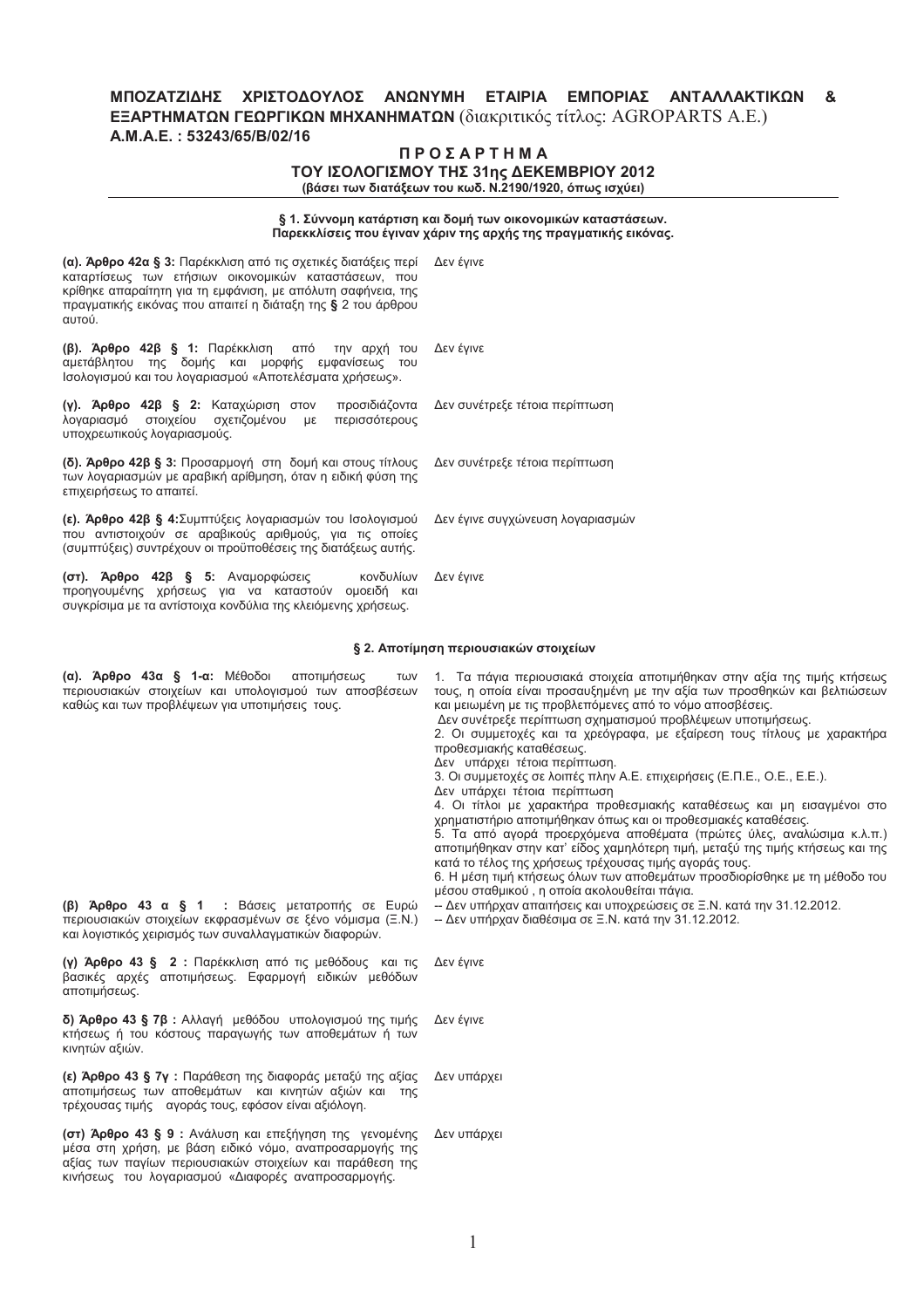(ζ) Άρθρο 43α § 1-ιζ: Αποτίμηση των χρηματοοικονομικών μέσων στην εύλογη αξία. Όταν η αποτίμηση των χρηματοοικονομικών μέσων έχει γίνει στην εύλογη αξία πρέπει να παρέχονται πληροφορίες για τα εξής:

α) οι κύριες υποθέσεις στις οποίες βασίζονται τα υποδείγματα και οι τεχνικές αποτίμησης, εφόσον η εύλογη αξία έχει προσδιορισθεί κατ' εφαρμογή του άρθρου 43γ παράγραφος 4 στοιχείο β,

β) ανά κατηγορία χρηματοοικονομικών μέσων, η εύλογη αξία, οι μεταβολές της αξίας που έχουν καταλογισθεί απευθείας στο λογαριασμό αποτελεσμάτων χρήσεως, καθώς και οι μεταβολές που έχουν περιληφθεί στο αποθεματικό εύλογης αξίας.

γ) για κάθε κατηγορία παράγωγων χρηματοοικονομικών μέσων, πληροφορίες για την έκταση και τη φύση αυτών, συμπεριλαμβανομένων σημαντικών όρων Tων προϋποθέσεων που είναι δυνατόν να επηρεάσουν το ποσό, το χρόνο και τη βεβαιότητα των μελλοντικών ταμειακών ροών,

δ) πίνακας που εμφανίζει την κίνηση κατά την διάρκεια χρήσεως των μεταβολών σε εύλογες αξίες που έχουν καταχωρίσθεί στα ίδια κεφάλαια.»

(η) Άρθρο 43α § 1-ιθ: Αποτίμηση των χρηματοοικονομικών μέσων σε διαφορετική αξία της εύλογης. Όταν η αποτίμηση των χρηματοοικονομικών μέσων δεν έχει γίνει στην εύλογη αξία, σύμφωνα με την §4 του άρθρου 43γ του κωδ. Ν. 2190/1920, πρέπει να παρέχονται πληροφορίες:

αα) για κάθε κατηγορία παράγωγων χρηματοοικονομικών μέσων:

- η εύλογη αξία αυτών των μέσων, αν μπορεί να προσδιορισθεί σύμφωνα με κάποια από τις μεθόδους της παραγράφου 4 του άρθρου 43γ.
- πληροφορίες για την έκταση και τη φύση αυτών των μέσων, και για τα πάγια χρηματοοικονομικά περιουσιακά στοιχεία της παραγράφου 1 του άρθρου 43γ η λογιστική αξία των οποίων υπερβαίνει την εύλογη αξία τους, πρέπει να ννωστοποιούνται:
- η λογιστική αξία και η εύλογη αξία είτε των επιμέρους στοιχείων του ενεργητικού είτε των κατάλληλων ομάδων των επιμέρους στοιχείων, οι λόγοι για τη μη μείωση της λογιστικής αξίας, καθώς και οι ενδείξεις που οδηγούν στην<br>λογιστικής αξίας, καθώς και οι ενδείξεις που οδηγούν στην<br>πεποίθηση ότι η λογιστική αξία αυτών των στοιχείων θα ανακτηθεί.»

#### § 3. Πάγιο ενεργητικό και έξοδα εγκαταστάσεως

(α) Άρθρο 42ε § 8 : Μεταβολές παγίων στοιχείων και εξόδων Παραθέτεται σχετικός πολύστηλος πίνακας με τις πληροφορίες που απαιτεί η εγκαταστάσεως (πολυετούς αποσβέσεως). διάταξη (Πίνακας Ι στο τέλος του προσαρτήματος)

(β) Άρθρο 43 § 5-δ: Ανάλυση πρόσθετων αποσβέσεων.

(γ) Άρθρο 43 § 5-ε : Προβλέψεις για υποτίμηση ενσώματων πανίων περιουσιακών στοιχείων

(δ) Άρθρο 43 § 3-ε: Ανάλυση και επεξήγηση των ποσών των εξόδων εγκαταστάσεως (πολυετούς αποσβέσεως) που αφορούν τη χρήση

(ε) Άρθρο 43 § 3-γ : Τα ποσά και ο λογιστικός χειρισμός των συναλλαγματικών διαφορών που προέκυψαν στη παρούσα χρήση, κατά την πληρωμή (δόσεων) και /ή την αποτίμηση στο τέλος της χρήσεως δανείων ή πιστώσεων χρησιμοποιηθέντων αποκλειστικά για κτήσεις παγίων στοιχείων.

(στ) Άρθρο 43α § 4.εδαφ.α' και β': Ανάλυση και επεξήγηση κονδυλίων «Έξοδα ερευνών και αναπτύξεως».  $T(1)V$ «Παραχωρήσεις και δικαιώματα βιομηχανικής ιδιοκτησίας» και "Υπεραξία επιχειρήσεων (GOODWILL)".

Δεν υπάρχουν τέτοια κονδύλια.

Δεν υφίσταται τέτοια περίπτωση.

Δεν υφίσταται τέτοια περίπτωση.

Δεν υπάρχουν τέτοια κονδύλια.

Δεν υπάρχουν τέτοια κονδύλια.

#### § 4. Συμμετοχές

(α) Άρθρο 43α § 1β : Συμμετοχές στο κεφάλαιο άλλων Δεν υπάρχουν. επιχειρήσεων με ποσοστό μεγαλύτερο από 10%.

(γ) Άρθρο 43α § 1ιε : Σύνταξη ενοποιημένων οικονομικών καταστάσεων στις οποίες περιλαμβάνονται και οι οικονομικές καταστάσεις της εταιρείας.

Για πρώτη φορά το 2012 οι οικονομικές καταστάσεις της εταιρείας περιλαμβάνονται σε ενοποιημένες οικονομικές καταστάσεις με μητρική εταιρεία την " ΑΝΩΝΥΜΗ ΒΙΟΜΗΧΑΝΙΚΗ ΕΜΠΟΡΙΚΗ ΕΤΑΙΡΕΙΑ ΠΑΡΑΓΩΓΗΣ ΚΑΙ ΕΜΠΟΡΙΑΣ ΓΕΩΡΓΙΚΩΝ ΜΗΧΑΝΗΜΑΤΩΝ ΚΑΙ ΑΥΤΟΚΙΝΗΤΩΝ".

Δεν συνέτρεξε τέτοια περίπτωση.

Δεν συνέτρεξε τέτοια περίπτωση.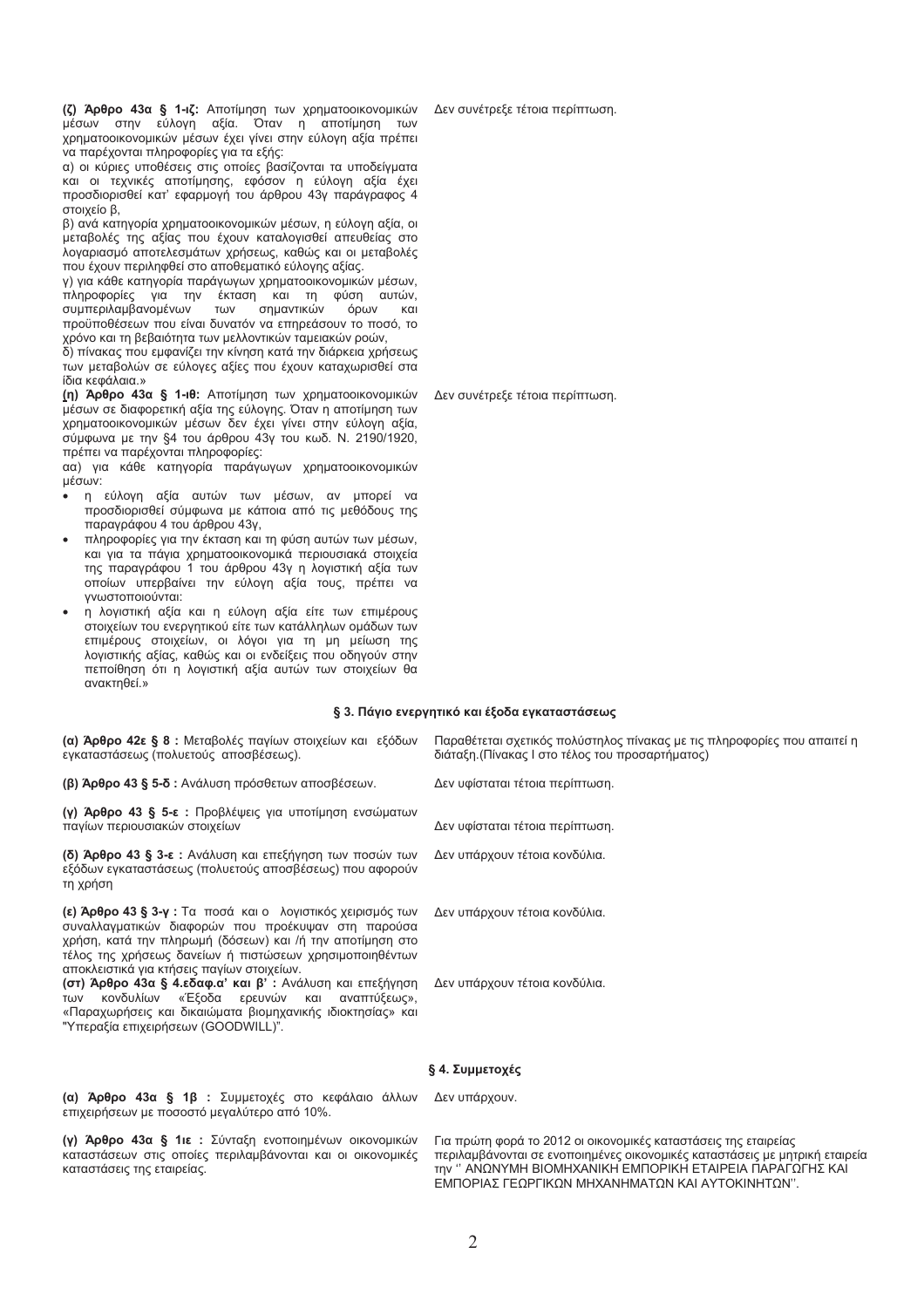#### § 5. Αποθέματα

(α) Άρθρο 43α § 1ια : Αποτίμηση αποθεμάτων κατά Δεν έγινε παρέκκλιση παρέκκλιση από τους κανόνες αποτιμήσεως του άρθρου 43, για λόγους φορολογικών ελαφρύνσεων.

(β) Άρθρο 43 α § 1 ι : Διαφορές από υποτίμηση<br>κυκλοφορούντων στοιχείων ενεργητικού και λόγοι στους<br>οποίουςοφείλονται. Δεν υπάρχουν

## § 6. Μετοχικό Κεφάλαιο

| (α) Άρθρο 43 α § 1δ : Κατηγορίες μετοχών στις οποίες<br>διαιρείται το μετοχικό κεφάλαιο                                                                                                                                              | Κοινές Μετοχές                                                                                                                                                                                                                                                                                                                                                                                                                                                                                                                                                                                                                                                                                                                                                                            | Αριθμός<br>Μετοχών<br>1.000 | Ονομαστική<br>Συνολική<br>Αξία<br>Αξία<br>€ 100,00<br>€ 100.000,00 |  |  |  |  |  |  |
|--------------------------------------------------------------------------------------------------------------------------------------------------------------------------------------------------------------------------------------|-------------------------------------------------------------------------------------------------------------------------------------------------------------------------------------------------------------------------------------------------------------------------------------------------------------------------------------------------------------------------------------------------------------------------------------------------------------------------------------------------------------------------------------------------------------------------------------------------------------------------------------------------------------------------------------------------------------------------------------------------------------------------------------------|-----------------------------|--------------------------------------------------------------------|--|--|--|--|--|--|
| (β) Άρθρο 43α § 1γ : Εκδοθείσες μετοχές μέσα στη χρήση για<br>αύξηση μετοχικού κεφαλαίου.                                                                                                                                            | Δεν εκδόθηκαν                                                                                                                                                                                                                                                                                                                                                                                                                                                                                                                                                                                                                                                                                                                                                                             |                             |                                                                    |  |  |  |  |  |  |
| (γ) Άρθρο 43 α § 1ε και 42 ε § 10: Εκδοθέντες τίτλοι και<br>ενσωματωμένα σ' αυτούς δικαιώματα.                                                                                                                                       | Δεν εκδόθηκαν                                                                                                                                                                                                                                                                                                                                                                                                                                                                                                                                                                                                                                                                                                                                                                             |                             |                                                                    |  |  |  |  |  |  |
| (δ) Άρθρο 43α § 1στ: Απόκτηση ιδίων μετοχών μέσα στην<br>παρούσα χρήση.                                                                                                                                                              | Δεν Αποκτήθηκαν                                                                                                                                                                                                                                                                                                                                                                                                                                                                                                                                                                                                                                                                                                                                                                           |                             |                                                                    |  |  |  |  |  |  |
|                                                                                                                                                                                                                                      | § 7. Προβλέψεις και υποχρεώσεις                                                                                                                                                                                                                                                                                                                                                                                                                                                                                                                                                                                                                                                                                                                                                           |                             |                                                                    |  |  |  |  |  |  |
| (α) Άρθρο 42 <sup>ε</sup> § 14 εδαφ. δ : Ανάλυση του λογαριασμού<br>«Λοιπές προβλέψεις», αν το ποσό του είναι σημαντικό.                                                                                                             | Προβλέψεις για επισφαλείς απαιτήσεις<br>109.032,52€                                                                                                                                                                                                                                                                                                                                                                                                                                                                                                                                                                                                                                                                                                                                       |                             |                                                                    |  |  |  |  |  |  |
| (β) Άρθρο 43α § 1ζ : Οι οικονομικές δεσμεύσεις από συμβάσεις<br>κ.λπ. που δεν εμφανίζονται στους λογαριασμούς τάξεως.<br>Υποχρεώσεις καταβολής ειδικών μηνιαίων παροχών και<br>οικονομικές δεσμεύσεις για συνδεδεμένες επιχειρήσεις. | Δεν υπάρχουν                                                                                                                                                                                                                                                                                                                                                                                                                                                                                                                                                                                                                                                                                                                                                                              |                             |                                                                    |  |  |  |  |  |  |
| (γ) Άρθρο 43α § 1ιβ : Πιθανές οφειλές σημαντικών ποσών<br>φόρων και ποσά φόρων που ενδεχομένως να προκύψουν σε<br>βάρος της κλειόμενης και των προηγουμένων χρήσεων, εφόσον<br>δεν εμφανίζονται στις υποχρεώσεις ή στις προβλέψεις.  | Η εταιρία έχει ελεγχθεί φορολογικά μέχρι και για τη χρήση 2009.Για τη χρήση 2011<br>η εταιρία έχει υπαχθεί στο φορολογικό έλεγχο των Ορκωτών Ελεγκτών Λογιστών<br>που προβλέπεται από τις διατάξεις του άρθρου 82 παραγρ. 5 Ν. 2238/1994, και<br>της έχει χορηγηθεί φορολογικό πιστοποιητικό. Για τη χρήση 2012 η εταιρία έχει<br>επίσης υπαχθεί στο φορολογικό έλεγχο των Ορκωτών Ελεγκτών Λογιστών που<br>προβλέπεται από τις διατάξεις του άρθρου 82 παραγρ. 5 Ν. 2238/1994 Ο έλεγχος<br>αυτός βρίσκεται σε εξέλιξη και το σχετικό φορολογικό πιστοποιητικό προβλέπεται<br>να χορηγηθεί μετά τη δημοσίευση των οικονομικών καταστάσεων χρήσεως<br>2012. Για την ανέλεγκτη χρήση 2010 δεν έχει σχηματιστεί από την εταιρεία<br>σχετική πρόβλεψη για πρόσθετους φόρους και προσαυξήσεις. |                             |                                                                    |  |  |  |  |  |  |
| (δ) Άρθρο 43α § 1στ: Μακροπρόθεσμες υποχρεώσεις πάνω<br>από 5 έτη.                                                                                                                                                                   | Δεν υπάρχουν                                                                                                                                                                                                                                                                                                                                                                                                                                                                                                                                                                                                                                                                                                                                                                              |                             |                                                                    |  |  |  |  |  |  |
| (ε) Άρθρο 43α § 1στ : Υποχρεώσεις καλυπτόμενες με<br>Δεν υπάρχουν.<br>εμπράγματες ασφάλειες.                                                                                                                                         |                                                                                                                                                                                                                                                                                                                                                                                                                                                                                                                                                                                                                                                                                                                                                                                           |                             |                                                                    |  |  |  |  |  |  |
| § 8. Μεταβατικοί Λογαριασμοί                                                                                                                                                                                                         |                                                                                                                                                                                                                                                                                                                                                                                                                                                                                                                                                                                                                                                                                                                                                                                           |                             |                                                                    |  |  |  |  |  |  |
| Άρθρο 42 ε § 12 : Ανάλυση των κονδυλίων των μεταβατικών<br>λογαριασμών «Έσοδα χρήσεως εισπρακτέα» και «Έξοδα<br>χρήσεως δουλευμένα                                                                                                   | Μεταβατικοί Λογ/μοί Ενεργητικού<br>Έξοδα επομένων χρήσεων<br>1.197,78<br>Αγορές υπό παραλαβή<br>0,00<br>1.197,78<br>Σύνολο                                                                                                                                                                                                                                                                                                                                                                                                                                                                                                                                                                                                                                                                |                             |                                                                    |  |  |  |  |  |  |
|                                                                                                                                                                                                                                      | § 9. Λογαριασμοί Τάξεως                                                                                                                                                                                                                                                                                                                                                                                                                                                                                                                                                                                                                                                                                                                                                                   |                             |                                                                    |  |  |  |  |  |  |
| Άρθρο 42 ε § 11: Ανάλυση των λογαριασμών τάξεως, στην<br>έκταση που δεν καλύπτεται η υποχρέωση αυτή από τις<br>πληροφορίες της επόμενης § 10.                                                                                        | Δεν υπάρχουν .                                                                                                                                                                                                                                                                                                                                                                                                                                                                                                                                                                                                                                                                                                                                                                            |                             |                                                                    |  |  |  |  |  |  |

## § 10. Χορηγηθείσες εγγυήσεις και εμπράγματες ασφάλειες

Άρθρο 42 ε § 9: Εγγυήσεις και εμπράγματες ασφάλειες που χορηγήθηκαν από την εταιρεία.

Έχουν δοθεί εγγυητικές επιστολές ποσών € 3.000,00 προς τον προμηθευτή ΕΚΟ<br>ΑΝΩΝΥΜΗ ΒΙΟΜΗΧΑΝΙΚΗ ΚΑΙ ΕΜΠΟΡΙΚΗ ΕΤΑΙΡΙΑ ΠΕΤΡΕΛΑΙΟΕΙΔΩΝ μέσω της Τράπεζας Πειραιώς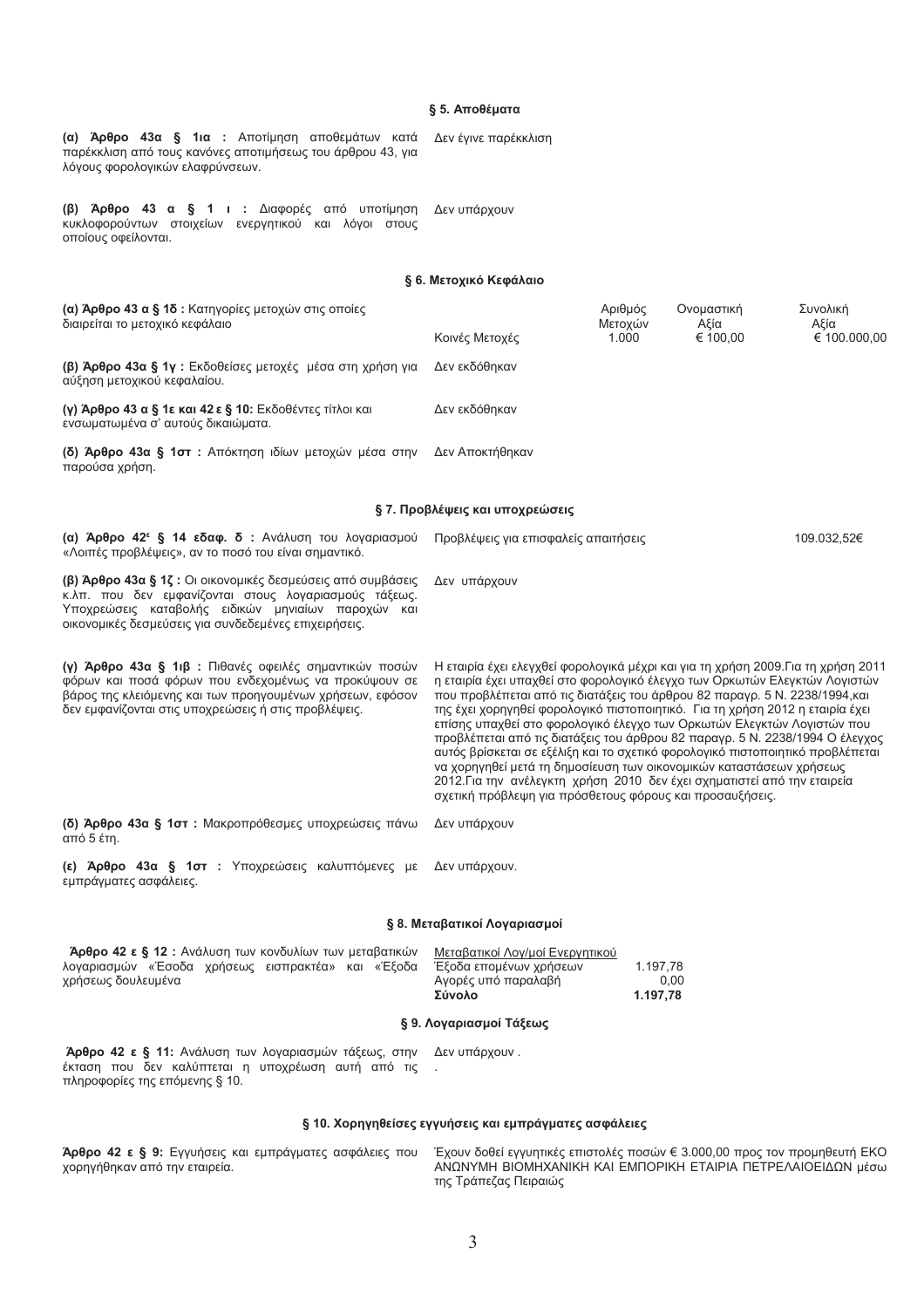## § 11. Αμοιβές, προκαταβολές και πιστώσεις σε όργανα διοικήσεως

| (α) Άρθρο 43α § 1ιγ: Αμοιβές μελών οργάνων διοικήσεως και Έχουν καταβληθεί σε μέλη του ΔΣ<br>διευθύνσεως της εταιρείας.                                                                                                                                                                                                                                                                                                |                                                                                                                                                                                                                                                                                                                                                                                                                                                         | 0,00<br>===========                                                                                                          |
|------------------------------------------------------------------------------------------------------------------------------------------------------------------------------------------------------------------------------------------------------------------------------------------------------------------------------------------------------------------------------------------------------------------------|---------------------------------------------------------------------------------------------------------------------------------------------------------------------------------------------------------------------------------------------------------------------------------------------------------------------------------------------------------------------------------------------------------------------------------------------------------|------------------------------------------------------------------------------------------------------------------------------|
| (β) Άρθρο 43α § 1ιγ : Υποχρεώσεις που δημιουργήθηκαν ή<br>αναλήφθηκαν για βοηθήματα σε αποχωρήσαντα την παρούσα<br>χρήση μέλη οργάνων διοικήσεως και διευθύνσεως της εταιρείας.                                                                                                                                                                                                                                        | Δεν υπάρχουν                                                                                                                                                                                                                                                                                                                                                                                                                                            |                                                                                                                              |
| (γ) Άρθρο 43α § 1ιδ : Δοθείσες προκαταβολές και πιστώσεις σε<br>όργανα διοικήσεως (μέλη διοικητικών συμβουλίων και<br>διαχειριστές).                                                                                                                                                                                                                                                                                   | Δεν υπάρχουν                                                                                                                                                                                                                                                                                                                                                                                                                                            |                                                                                                                              |
|                                                                                                                                                                                                                                                                                                                                                                                                                        | § 12. Αποτελέσματα χρήσεως                                                                                                                                                                                                                                                                                                                                                                                                                              |                                                                                                                              |
| (α) Άρθρο 43α § 1ιη : Κύκλος εργασιών κατά κατηγορίες και<br>γεωγραφικές αγορές (όπως ορίζεται στο άρθρο 42 ε & 15 εδάφιο<br>$\alpha'$ ).                                                                                                                                                                                                                                                                              | Εμπορικής δραστηριότητας<br>- Εσωτερικού<br>-- Χονδρικής<br>-- Λιανικής<br>- Εξωτερικού<br>-- Χονδρικής<br>-- Λιανικής<br>Πωλήσεις λοιπών αποθεμάτων και άχρηστου<br>Παροχής Υπηρεσιών<br>-Εσωτερικού χονδρικής<br>-Εξωτερικού χονδρικής<br>Σύνολο                                                                                                                                                                                                      | 3.714.183,29<br>0,00<br>4.210.196,98<br>0,00<br>0,00<br>0,00<br>0,00<br>7.924.380.27                                         |
| (β) Άρθρο 43α § 10 : Μέσος όρος του απασχοληθέντος κατά τη<br>διάρκεια της χρήσεως προσωπικού και κατηγορίες αυτού, με το<br>συνολικό κόστος τους. Διευκρινίζεται ότι, στο "Διοικητικό<br>(υπαλληλικό) προσωπικό" περιλαμβάνεται το με μηνιαίο μισθό<br>αμειβόμενο προσωπικό και στο "Εργατοτεχνικό προσωπικό" οι<br>αμειβόμενοι με ημερομίσθιο.                                                                       | 1. Μέσος όρος προσωπικού άτομα:<br>2. Μέσος όρος προσωπικού κατά κατηγορίες<br>-- Διοικητικό (υπαλληλικό) προσωπικό άτομα<br>-- Εργατοτεχνικό προσωπικό άτομα<br>Σύνολο άτομα<br>3. Αμοιβές και έξοδα προσωπικού:<br>-- Διοικητικού (υπαλληλικού)προσωπικού:<br>Μισθοί<br>Εργοδοτικές εισφορές<br>Παρεπόμενες παροχές<br>Αποζημιώσεις<br>-- Εργατοτεχνικό προσωπικό:<br>Μισθοί<br>Εργοδοτικές εισφορές<br>Παρεπόμενες παροχές<br>Αποζημιώσεις<br>Σύνολο | 15<br>15<br>$\mathbf 0$<br>15<br>347.906,11<br>97.377,72<br>500.01<br>0.00<br>0,00<br>0,00<br>0,00<br>5.879,92<br>451.663.76 |
| γ) Άρθρο 42ε § 15β : Ανάλυση των εκτάκτων και ανόργανων<br>εξόδων και εσόδων (δηλαδή των λογαριασμών "Εκτακτα και<br>ανόργανα έξοδα" και "Εκτακτα και ανόργανα έσοδα"). Αν τα<br>ποσά των λογαριασμών "Έκτακτες ζημίες" και "Έκτακτα κέρδη"<br>είναι σημαντικά κατ' εφαρμογή της διατάξεως του άρθρου 43 α<br>§1γ, παραθέτεται και αυτών ανάλυση (με βάση τους<br>λογαριασμούς 81.02 και 81.03 του Γεν. Λογ. Σχεδίου). | Έκτακτα και ανόργανα έσοδα<br>-- Έσοδα από τόκους υπερημερίας<br>Σύνολο                                                                                                                                                                                                                                                                                                                                                                                 | 2.140,92<br>2.140,92                                                                                                         |
| (δ) Άρθρο 42ε § 15β : Ανάλυση των λογαριασμών «Έσοδα<br>προηγουμένων χρήσεων», «Έξοδα προηγουμένων χρήσεων»<br>και «Έσοδα από προβλέψεις προηγουμένων χρήσεων».                                                                                                                                                                                                                                                        | Έσοδα προηγουμένων χρήσεων<br>-- Έσοδα προηγουμένων χρήσεων                                                                                                                                                                                                                                                                                                                                                                                             | 0,00                                                                                                                         |

## § 13. Άλλες πληροφορίες που απαιτούνται για αρτιότερη πληροφόρηση και εφαρμογή της πιστής εικόνας.

-- Άρθρο 43 α § 1ζα : Πληροφορίες για τη φύση και τον Δεν συντρέχει περίπτωση<br>επιχειρηματικό στόχο των διακανονισμών της εταιρείας που δεν<br>περιλαμβάνονται στον ισολογισμό, καθώς και οι οικονομικές επιπτώσεις των διακανονισμών αυτών στην εταιρεία, υπό την τηπιώσεις των σιακανοπορών αυτών στην εταιρεία, στο την<br>προϋπόθεση ότι οι κίνδυνοι ή τα οφέλη που προκύπτουν από<br>τους διακανονισμούς αυτούς είναι ουσιώδεις και κατά το βαθμό που η δημοσιοποίηση αυτών των κινδύνων ή οφελών είναι απαραίτητη για την αξιολόγηση της οικονομικής θέσης της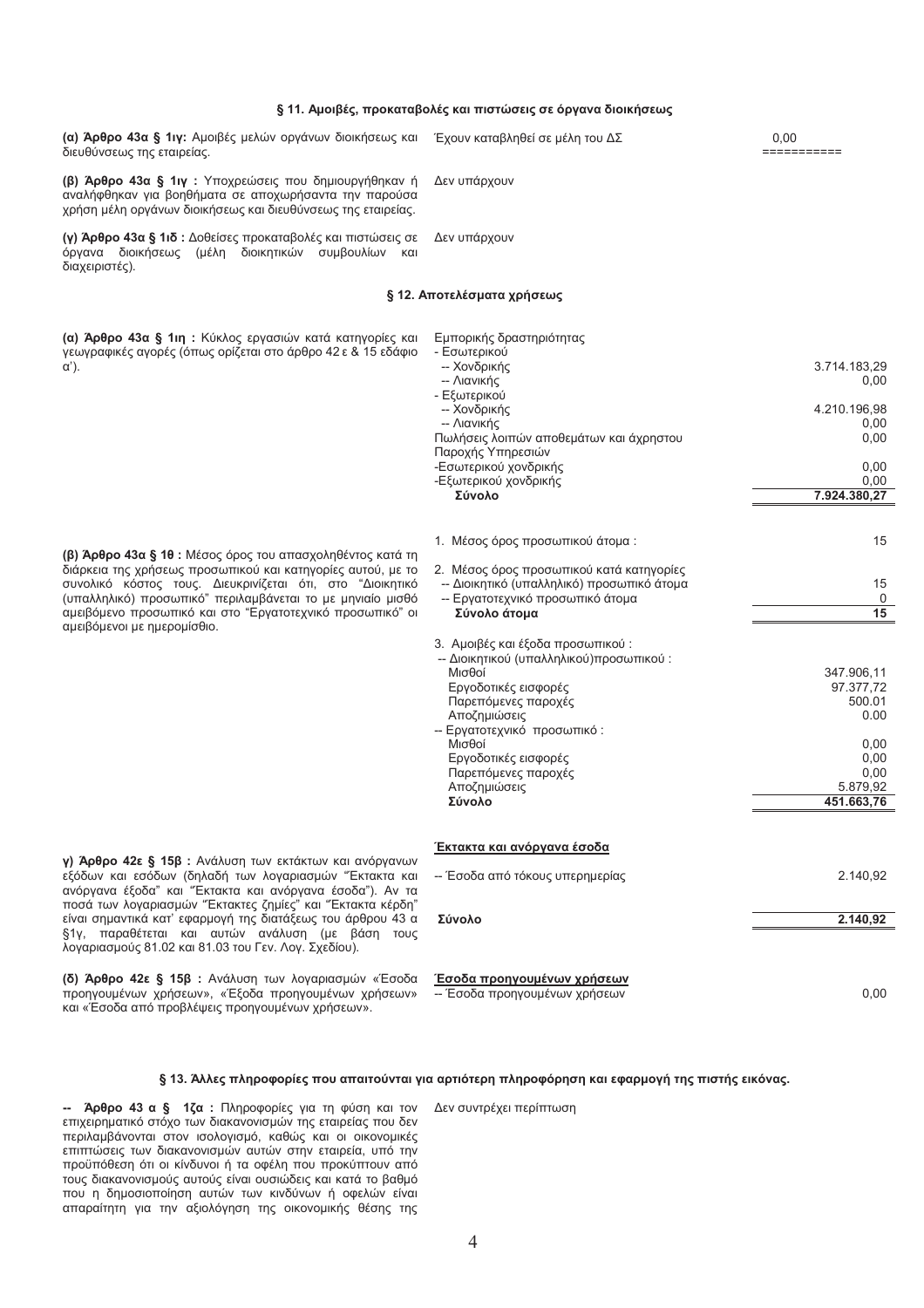#### εταιρείας.

Περιπτώσεις διακανονισμών εκτός ισολογισμού αποτελούν:

- οι διακανονισμοί καταμερισμού κινδύνων και οφελών
	- οι υποχρεώσεις που απορρέουν από σύμβαση, όπως  $\bullet$ εξαγορά χρέους
	- συνδυασμένης  $O<sub>1</sub>$ συμφωνίες πώλησης και επαναγοράς
	- οι διακανονισμοί αποθεμάτων επί παρακαταθήκη
	- οι διακανονισμοί παραλαβής ή αποζημίωσης
	- η τιτλοποίηση η οποία διευθετείται μέσω χωριστών εταιρειών και επιχειρήσεων μη ανώνυμης εταιρικής μορφής
	- τα ενεχυριασμένα στοιχεία ενεργητικού
	- οι διακανονισμοί χρηματοδοτικής μίσθωσης
	- οι υπεργολαβίες  $\bullet$
	- кλπ

- Άρθρο 43 α § 2ζα : Συναλλαγές που πραγματοποιεί η εταιρεία με τα συνδεόμενα μέρη, περιλαμβανομένου και του ποσού αυτών των συναλλαγών, της φύσης της σχέσης του<br>συνδεόμενου μέρους, καθώς και άλλων πληροφοριακών<br>στοιχείων για τις συναλλαγές, τα οποία είναι απαραίτητα για την<br>κατανόηση της οικονομικής θέσης της εταιρείας, εφόσον συναλλαγές αυτές είναι ουσιώδεις και δεν έχουν πραγματοποιηθεί υπό τους συνήθεις όρους της αγοράς.

- Άρθρο 43α § 1ιζ : Οποιεσδήποτε άλλες πληροφορίες που Δεν υπάρχουν απαιτούνται από ειδικές διατάξεις ή που κρίνονται αναγκαίες για την αρτιότερη πληροφόρηση των μετόχων και των τρίτων και εφαρμογή της πιστής εικόνας.

- Άρθρο 30 του Ν. 3756/2009: Πληροφορίες για τις αμοιβές που χρέωσε κατά το οικονομικό έτος το ελεγκτικό γραφείο (Αμοιβές, που θα δοθούν στη χρήση 2010)

Θα δοθούν, για τον υποχρεωτικό έλεγχο των ετήσιων λογαριασμών χρήσης 2012 € 5.016,00 (πλέον ΦΠΑ) και για τον φορολογικό έλεγχο της χρήσης 2012  $€5.000,00$  (πλέον ΦΠΑ).

Δεν δόθηκαν αμοιβές για καμία άλλη υπηρεσία, του ελεγκτικού γραφείου.

Δεν υπάρχουν.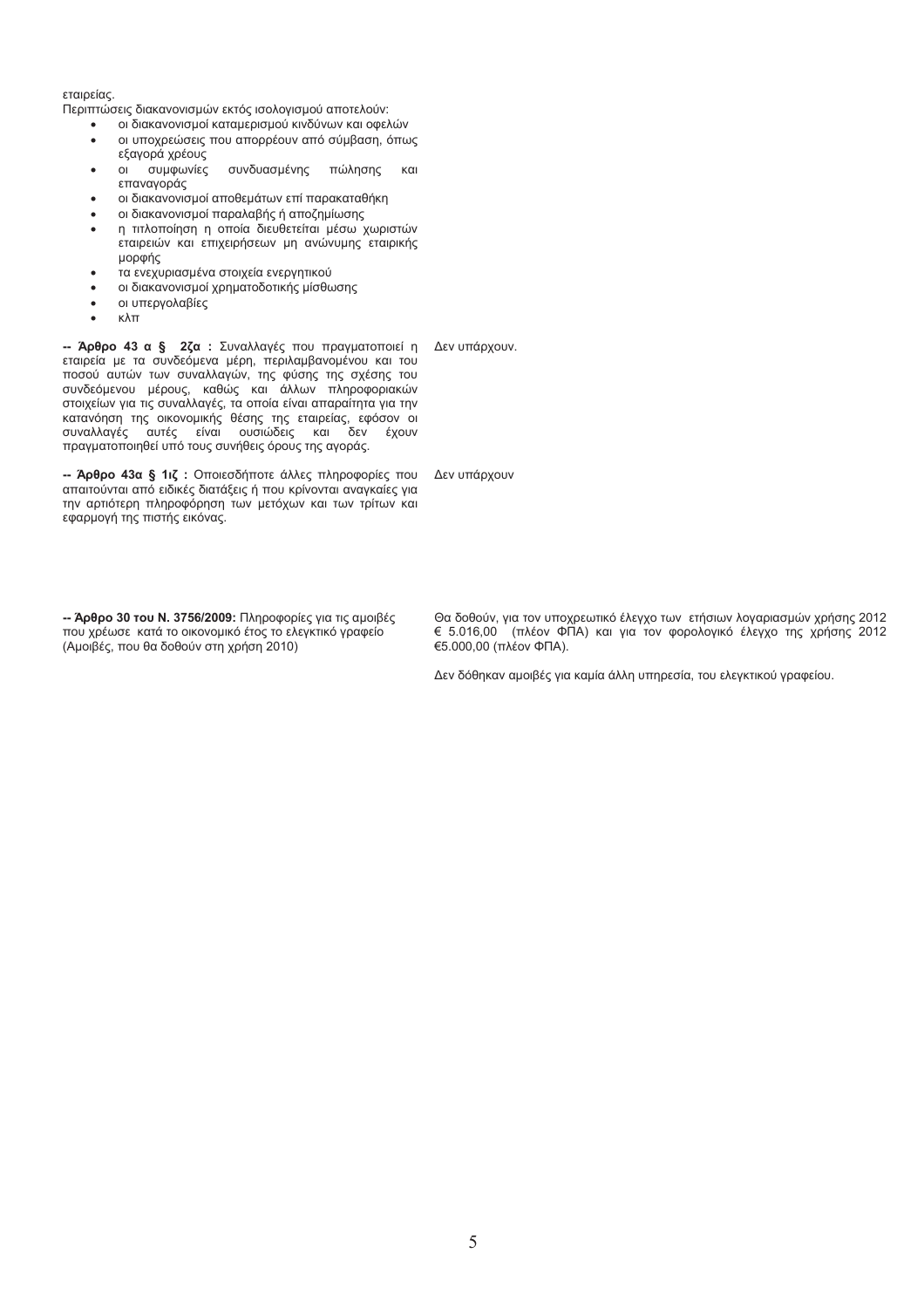Ο ΠΡΟΕΔΡΟΣ ΤΟΥ Δ.Σ & Δ/ΝΩΝ ΣΥΜΒΟΥΛΟΣ

Ορεστιάδα, 30 Απριλίου 2012 Ο ΑΝΤΙΠΡΟΕΔΡΟΣ & Δ/ΝΩΝ ΣΥΜΒΟΥΛΟΣ

Ο ΠΡΟΪΣΤΑΜΕΝΟΣ ΤΟΥ ΛΟΓΙΣΤΗΡΙΟΥ

ΔΗΜΗΤΡΙΟΣ ΜΠΟΖΑΤΖΙΔΗΣ Α.Δ.Τ. AB 931557

ΚΩΝ/ΝΟΣ ΜΗΤΣΟΛΙΔΗΣ А. . Т. П 549086

ΑΝΔΡΕΑΣ ΠΕΤΡΙΔΗΣ A.Δ.T. Φ 159422 Λογιστής Α' Τάξεως A.M.O.E 7789

Η ΟΙΚΟΝΟΜΙΚΗ ΔΙΕΥΘΥΝΤΡΙΑ

ΜΥΡΟΦΟΡΑ ΦΩΤΙΑΔΟΥ A.Δ.T. X731206

Βεβαιώνεται ότι, το ανωτέρω Προσάρτημα που αποτελείται από 7 σελίδες συμπεριλαμβανομένου και του πίνακα παγίων είναι αυτό που αναφέρεται στην Έκθεση Ελέγχου που χορήγησα με ημερομηνία 20 Μαΐου 2013

A@HNA 20/05/2013

Ο ΟΡΚΩΤΟΣ ΕΛΕΚΤΗΣ-ΛΟΓΙΣΤΗΣ

ΔΗΜΗΤΡΙΟΣ Π. ΜΑΝΔΗΛΑΡΑΣ A.M. Σ.Ο.Ε.Λ. 13851 ΩΡΙΩΝ ΟΡΚΩΤΟΙ ΕΛΕΓΚΤΕΣ ΛΟΓΙΣΤΕΣ Α.Ε. Μέλος της AGN International 3ης Σεπτεμβρίου 76, ΤΚ 10433, Αθήνα  $AM$  ΣΟΕΛ 146